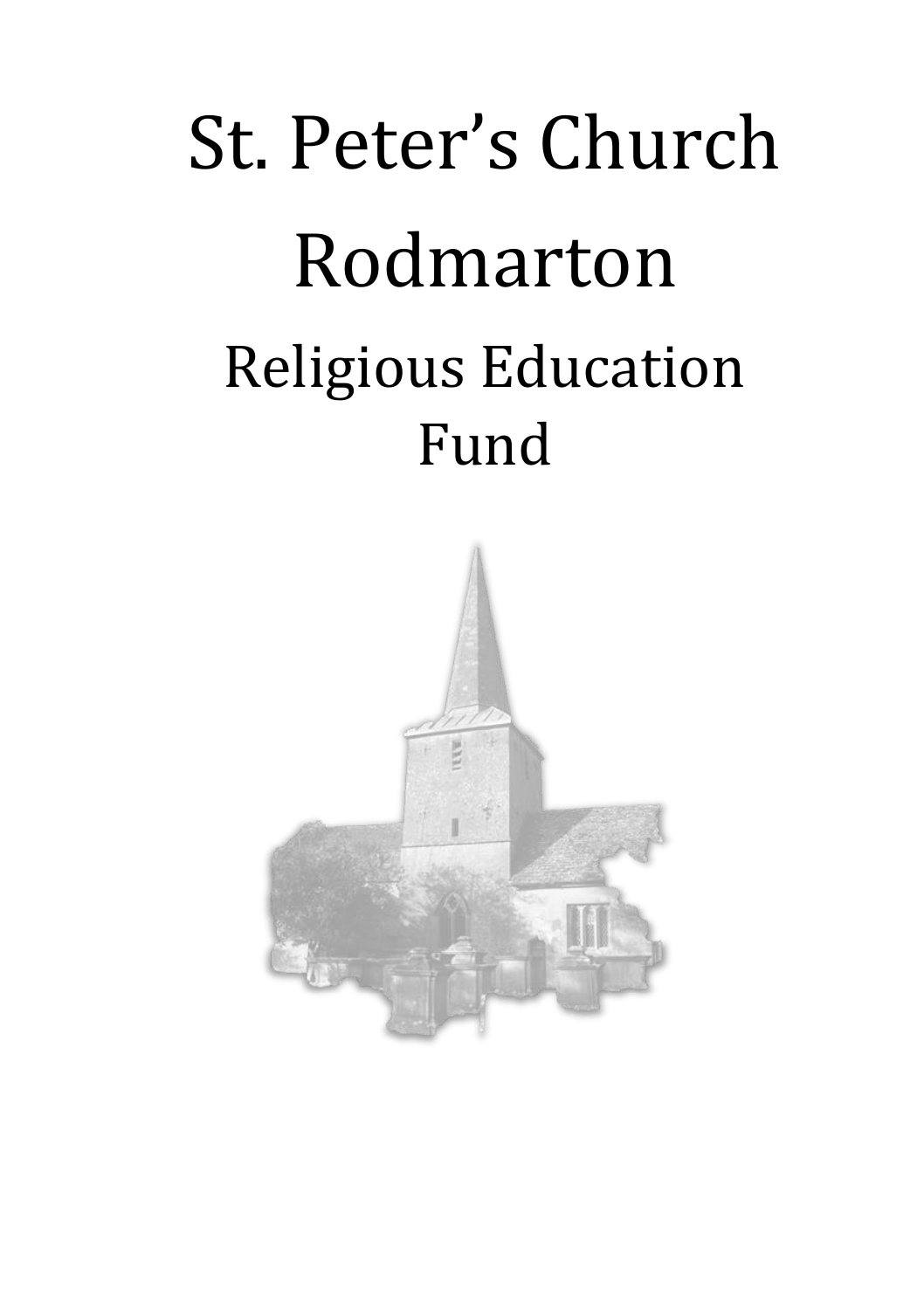The Rodmarton Religious Education Fund was created in 2005 as a part of the Gloucester Diocesan Board of Education Trust.

Since 2007 the Rodmarton Religious Education Fund has received a modest annual income to be used at the discretion of the Trustees in fulfillment of its purpose.

The Trustees will meet three times a year to discuss any applications and award grants to successful applicants.

The Trustees are the Rector and Church Wardens of

St. Peter's Church, Rodmarton.

The Trustees may apply the income of the Fund

'*for educational purposes related to the Parish of Rodmarton in connection with the provision of religious education in accordance with the tenets of the Church of England.*'

Applications are welcomed from any group, organisation or individual who is in sympathy with the aims of the fund.

The Diocesan Board of Education Trust have provided further guidance to the Trustees on the interpretation of the Statutory Instrument and The Trustees are advised that they can only support applications where the following apply:

1) The recipient(s) is/are between the ages of 4 and 18 and in full time education or the activity planned will be for the benefit of young people in this age group.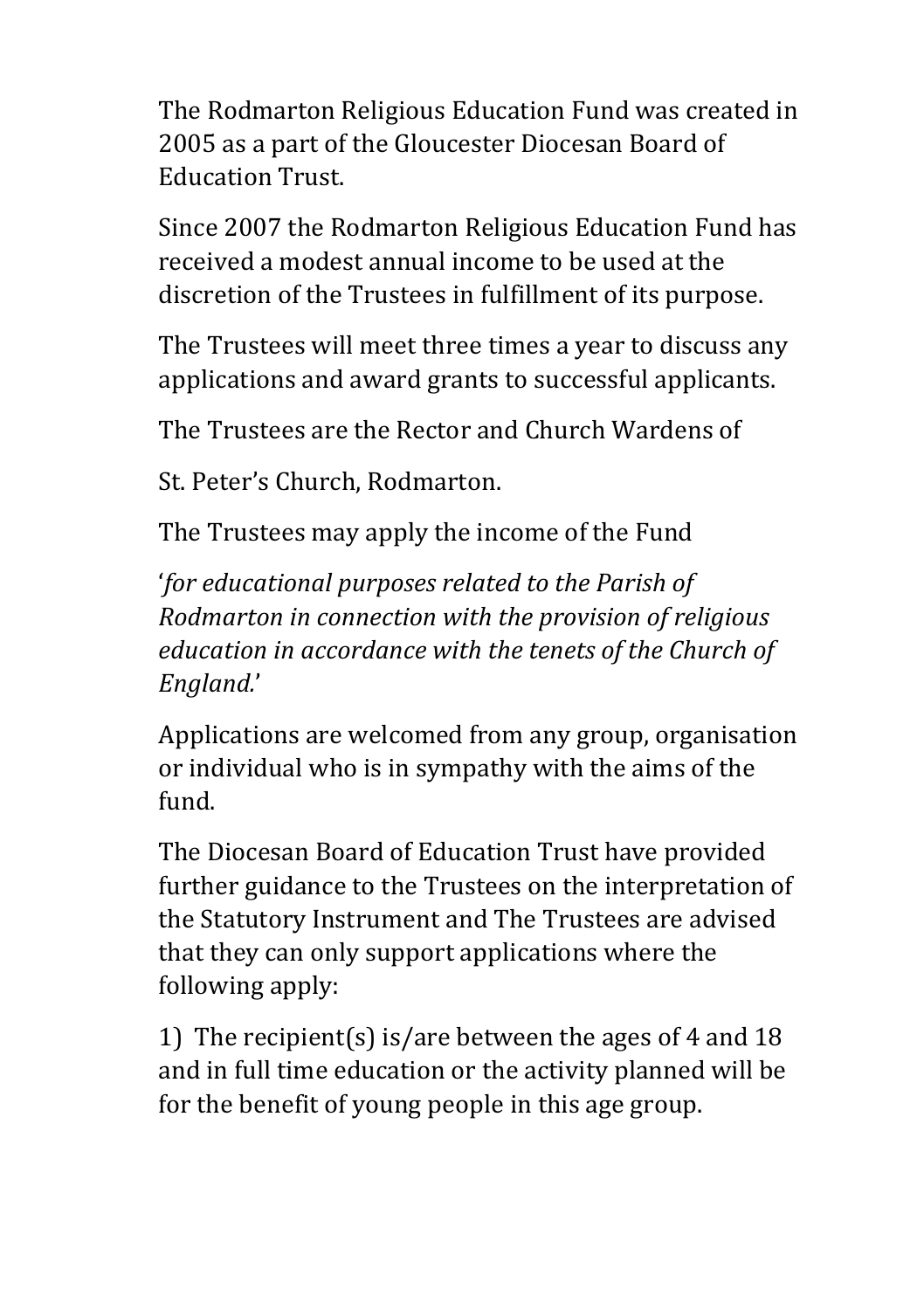2) The recipient or those who will benefit from the activity planned are normally resident in the ecclesiastical parish of St. Peter, Rodmarton with St. Osmund Tarlton.

OR

The activity supported will take place within the Parish of Rodmarton with Tarlton.

## AND IN ALL CASES THAT

3) The activity supported will directly enhance the spiritual wellbeing and learning of a young person or persons and is in keeping with the established Doctrine of the Church of England.

If you would like to make an application for a grant please attach a covering letter to this completed form explaining what you will use the grant for and how it will directly enhance the spiritual life of a young person or group of young people. Where relevant please include financial information such as total activity cost and any other sources of funding or how much you have already raised toward the cost. Return the completed application form to:

> Rodmarton Religious Education Fund The Rectory, Coates, Glos. GL7 6NR